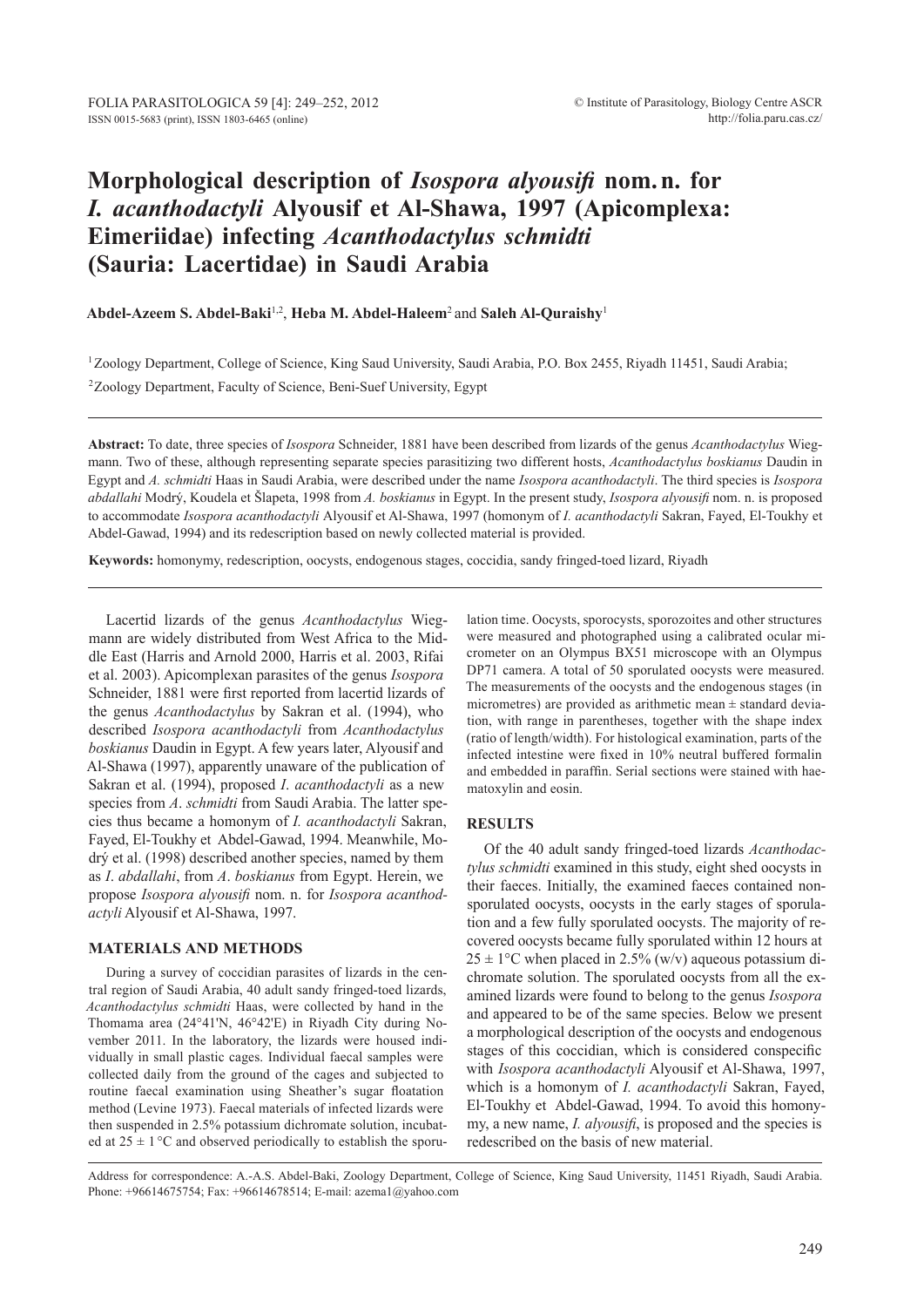## *Isospora alyousifi* nom. n. Figs. 1–16

**Oocysts.** Oocysts spherical to subspherical,  $24.5 \pm 2.5$  $(17–29) \times 21 \pm 2.5$  (16–26), with length/width ratio of 1.11 (1.06–1.2) (Figs. 1–8, 16). Oocyst wall yellow, smooth, bilayered, 1.5 (1.2–1.6) thick, composed of thicker outer layer (about two thirds of total thickness – Fig. 2) and smooth inner layer (about one third of total thickness – Fig. 6). Micropyle,

oocyst residuum and polar granules absent. Sporocysts ovoidal,  $13.5 \pm 1.5$  (8–16)  $\times$  9  $\pm$  1.5 (6–11), with smooth, singlelayered wall, 0.5 thick; length/width ratio of 1.4 (1.1–1.7) (Fig. 8). Stieda body (Fig. 1) as well as sporocyst residuum present; residuum composed of numerous granules of nearly same size (Fig. 5). Sporozoites elongate with spherical anterior and posterior refractile bodies (Fig. 7).



**Figs. 1–15.** *Isospora alyousifi* nom. n. from the intestine of *Acanthodactylus schmidti*. **1–8.** Mature oocysts showing the wide size range and steady increase in size from the smaller to the larger oocysts. The oocyst surrounded with the outer layer (OL) and inner layer (IL) membrane, containing two sporocysts (S), each with Stieda body (SB), sporocyst residuum (SR) and four sporozoites (Sp). **9–15.** Endogenous development and endogenous stages. **9**, **10.** Early meronts (M) and nucleus shifted to one pole of enterocytes (N). **11.** Developing meront (M). **12.** Mature meront (M). **13.** Microgamonts (Mi) with a large number of small nuclei. **14.** Macrogamonts (Ma) with wall-forming bodies arranged at the periphery (arrows) and a centrally located nucleus (N). **15.** Zygote (young oocyst) (Zy) surrounded by thin envelope (arrows). Scale bars:  $1-8 = 10 \mu m$ ,  $9-15 = 5 \mu m$ .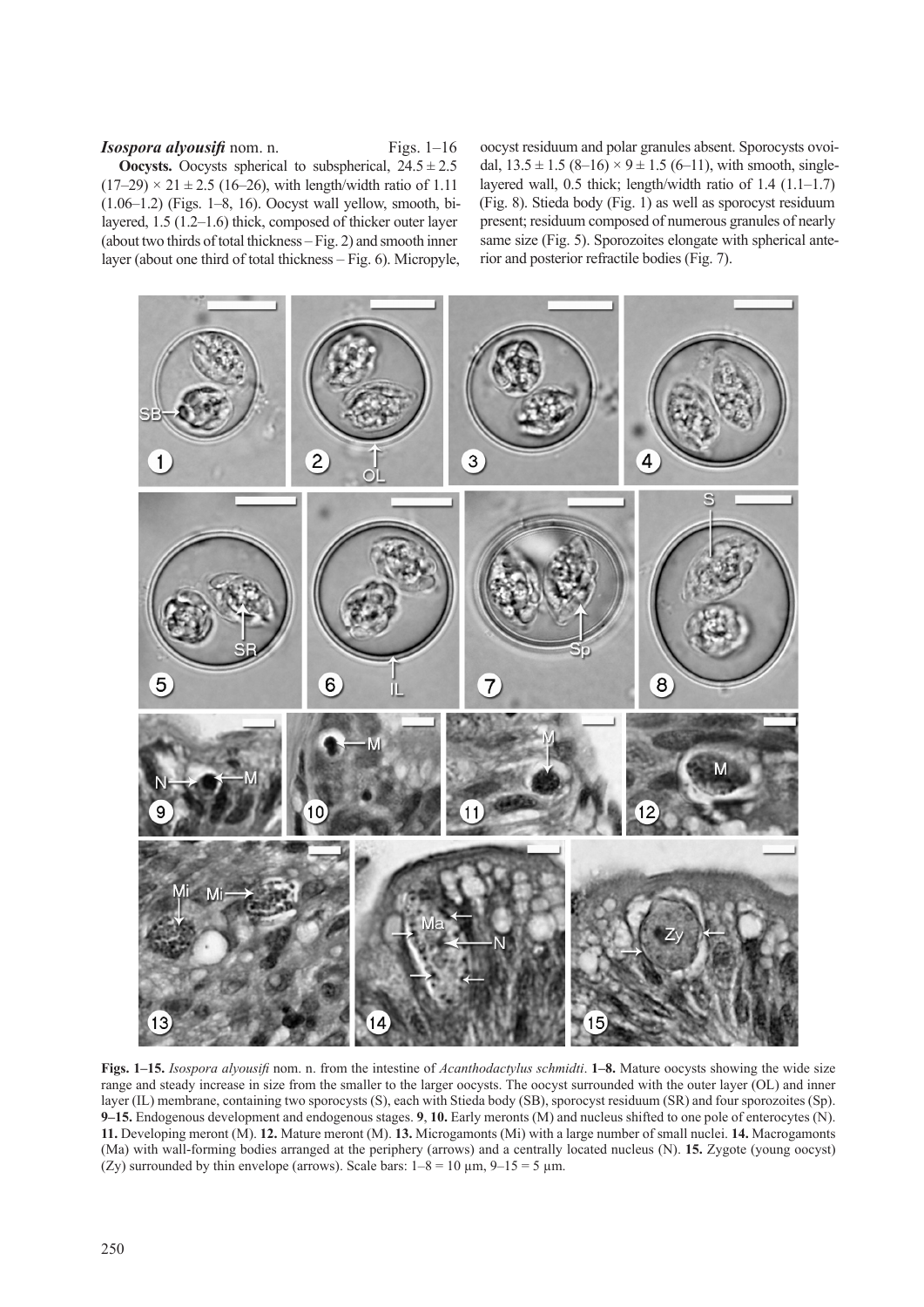**Endogenous stages.** Observed within nuclei of enterocytes in posterior segment of small intestine. In heavily infected lizards endogenous stages also found in anterior intestine. Nuclei shifted to one pole in infected cells (Figs. 9, 10). As development of endogenous stages progressed, nuclei became gradually consumed and transformed into thin envelope around parasite (Fig. 15). Early trophozoites spherical (Figs. 9, 10), 3–5 in diameter. Developing meronts also spherical, 6–8 in diameter (Fig. 11). Mature meronts subspherical to ovoid, 11–13  $\times$  6–8 (Fig. 12). Microgamonts subspherical, 7–9  $\times$  5–7, distinguished by large number of small nuclei (Fig. 13). Macrogamonts ovoid to elliptical,  $18-20 \times 6-9$ , identified by wall-forming bodies arranged at periphery and by centrally located nucleus (Fig. 14). Zygotes (young oocysts) spherical, 12–14 in diameter (Fig. 15).

Ty p e h o s t : *Acanthodactylus schmidti* Haas.

- New material deposited: Photomicrographs and slide with histological sections are deposited at the Zoology Department Museum, College of Science, King Saud University, Riyadh, Saudi Arabia (Coll. No. I/30/2012).
- S p o r u l a t i o n : Exogenous and majority of recovered oocysts became fully sporulated within 12 hours at  $(25 \pm 1^{\circ}C)$ .
- Site of infection: Endogenous stages developed within the nuclei of the enterocytes.
- P r e v a l e n c e : 20% (8/40) in the Thomama area (24°41'N, 46°42'E) in Riyadh City, Saudi Arabia.
- E t y m o  $\log y$ : The specific epithet is given in honour of Mohamed Alyousif, who first described the species.

### **Discussion**

The oocysts of all members of the genus *Isospora* possess two sporocysts with four sporozoites in each and a single polar Stieda body (Barta et al. 2005). Descriptions of new isosporan species are traditionally based solely on oocyst morphology (e.g., Pellerdy 1974, Upton et al. 2001). In the 1990's, photomicrographic documentation became common (Duszynski 1999). However, this oocyst-based classification has proven problematic. The risk of identifying some eimerian coccidians solely by the morphology of their oocysts and sporocysts have been discussed by numerous authors (see Finkelman and Paperna 1994), and species of *Isospora sensu lato* are no excep-



**Fig. 16.** Schematic drawing of an oocyst of *Isospora alyousifi*  nom. n. The oocyst surrounded by the outer layer (OL) and inner layer (IL) membrane, containing two sporocysts (S), each one with Stieda body (SB), sporocyst residuum (SR) and four sporozoites (Sp); each sporozoite has two refractile bodies (arrowheads). Scale bar =  $10 \mu$ m.

tion (Lainson and Paperna 1999). As Berto et al. (2011) have recently argued, reliable classification is dependent on a statistically based evaluation of the morphometrics of the oocysts and, where possible, all the developmental stages of the species life cycle.

It is not uncommon that a species of parasite has been described from just a single infected host (Perkins et al. 2011). In terms of morphology, this small sample size may not permit an adequate examination of the variability present within a species. Thus, if the parasite is encountered again, slight morphological differences may drive investigators to describe it as a new species (Perkins et al. 2011). One set of issues in species identification, therefore, is an over-reliance of oocyst morphology for identification purposes, combined with inadequate sample sizes.

Three species of *Isospora* have been described from lizards of the genus *Acanthodactylus*. These species are *I. abdallahi* Modrý, Koudela et Šlapeta, 1998, *I. acanthodactyli* Sakran, Fayed, El-Toukhy et Abdel-Gawad, 1994

**Table 1.** Comparative descriptive measurements (in μm) of *Isospora alyousifi* nom. n. with morphologically similar species.

| Species/Reference                                                                    | Host                         | Oocyst size                                             | Oocyst shape and SI*                                                     | Sporocyst size                                      | Sporocyst shape and SI*    |
|--------------------------------------------------------------------------------------|------------------------------|---------------------------------------------------------|--------------------------------------------------------------------------|-----------------------------------------------------|----------------------------|
| Isospora abdallahi<br>Modrý, Koudela et Šlapeta, 1998                                | Acanthodactylus<br>boskianus | $23.9(23.0-25.5)$                                       | 25.8 (24.5–29.0) $\times$ Spherical or subspherical<br>$1.07(1.00-1.16)$ | 15.4 $(14-16) \times$<br>$9.4(9-10)$                | Ovoid<br>$1.60(1.50-1.80)$ |
| Isospora acanthodactyli Sakran, Fa-<br>yed, El-Toukhy et Abdel-Gawad, 1994 boskianus | Acanthodactylus              | 17.2 (16.4–18.8) × Spherical<br>$16.4(15.0-17.2)$       | 1.02                                                                     | 9.3 $(7.4-10.4) \times$<br>$5.9(5.0-6.3)$           | Ovoid                      |
| Isospora acanthodactyli Alyousif et<br>Al-Shawa, 1997 (= <i>I. alyousifi</i> )       | Acanthodactylus<br>schmidti  | $27.9(25.1-29.0) \times$ Spherical<br>$25.5(22.7-27.8)$ | $1.09(1.03-1.30)$                                                        | 11.6 $(11.2 - 12.6) \times$ Ovoid<br>$8.0(7.5-8.4)$ | $1.32(1.27-1.54)$          |
| <i>Isospora alyousifi</i> nom. n. (present<br>study)                                 | Acanthodactylus<br>schmidti  | 24.6 (17.0–29.0) × Spherical<br>$21.0(16.0-26.0)$       | $1.11(1.06-1.20)$                                                        | 13.4 $(8-16) \times$<br>$8.5(6-10)$                 | Ovoid<br>$1.40(1.10-1.70)$ |

\*SI: shape index (length/width ratio)